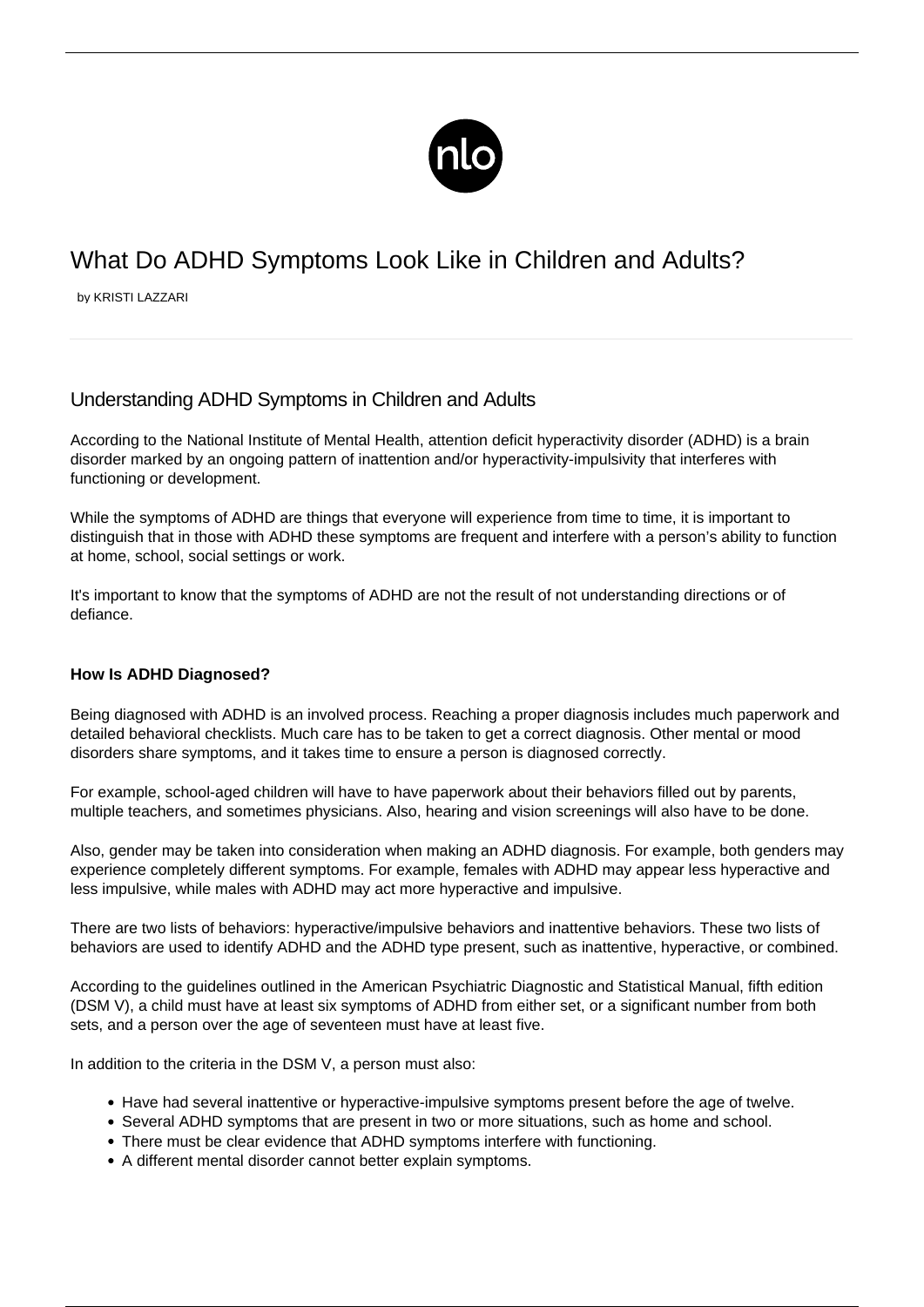## **What Are the Symptoms of ADHD?**

The Center for Disease Control (CDC) lists the following as symptoms of ADHD:

## **Inattentive symptoms may include:**

- Does not pay attention to details and makes careless mistakes.
- Problems staying focused on tasks or activities that require sustained mental alertness.
- Does not appear to listen when spoken to.
- Does not follow through on instructions and doesn't completely work.
- Problems organizing tasks and work. For example, may not manage time well; has messy, disorganized work or misses deadlines.
- Avoids and dislikes tasks that require sustained mental effort.
- Often loses things necessary to complete tasks in daily life. For example, school papers or homework or school supplies, books, keys, wallet, glasses, handbags or briefcases.
- Is easily distracted.
- Forgets daily tasks such as doing chores or running errands. Adults may forget to return phone calls, keep appointments or pay bills.

## **The hyperactive/impulsive symptoms may include:**

- Fidgets with or taps hands or feet or squirms in seat.
- Not able to remain seated.
- Runs or climbs when not appropriate.
- Unable to play or do leisure activities quietly.
- Restlessness and always on the go.
- Talks too much.
- Blurts out answers to questions before the question is finished or interrupts or finishes other's sentences.
- Difficulty in waiting for their turn or waiting in line.
- Interrupts or intrudes on others, such as cutting into conversations, games or activities, starts using other's things without permission. Adults may take over what other people are doing.

Next Page: Why it's important to recognize ADHD symptoms, and what ADHD looks like in children and adults.

## **It Is Important to Understand ADHD Symptoms**

Sometimes the [inattentive ADHD symptoms](/inattentive-adhd/) can look like carelessness, laziness, or lack of caring. This is far from the truth.

When a person isn't paying attention to details, mistakes can be made in school work, on tests, and on the job. Too many mistakes affect grades, self-esteem, and possible future employment.

It's important to know that ADHD is not a lack of attention as the name implies.

It is difficult to sustain attention, especially during an activity that is not enjoyable. It can be nearly impossible to pay attention during lectures, meetings, or long readings. Also, it can also be impossible to pay attention as Aunt Sally recounts her recent adventures with digestive troubles, even though you know she is probably going to give you a pop quiz later on it.

I learned long ago that if I didn't have my daughter respond in some way when I said something to her, I would have no idea if she heard me at all. While other times, teachers were convinced she was not listening to them at all, only to ask her a question about what was going on in class and find that she could answer. With ADHD, looking at someone is not an indication that you have heard them, and looking distracted is not an indication that you are not listening.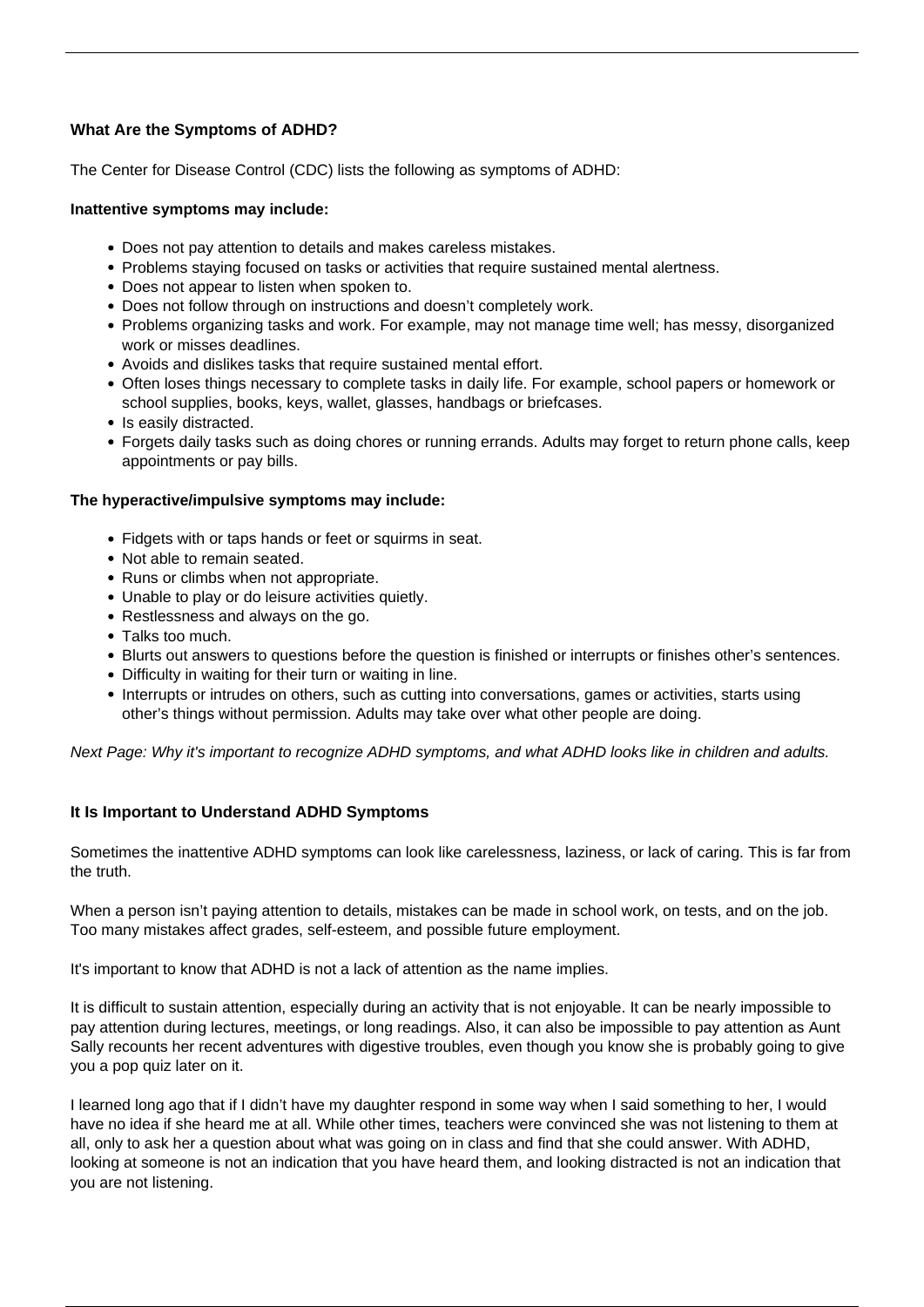A person with ADHD may start tasks, only to get bored or distracted and move on to something else without finishing. Sometimes we start in the middle instead of the beginning and quit because we don't know how to proceed.

I can't count the number of hobbies and new ideas I have been so excited about, only to have that excitement fizzle out shortly leaving me with hobby supplies I will never use, or half-baked ideas on everything from planting a vegetable garden to starting a company.

Sometimes what others see as the logical order to complete a task makes no sense to us. We often have to find our own way. Often a task seems too large, and we get overwhelmed thinking about it because we don't know how to start or how to prioritize the steps we need to take.

Because we notice everything and can't always filter out things of lesser importance, it is very easy for someone with ADHD to get distracted. We don't mean to zone out, tune out, or lose interest. It can be easy to offend others when they think we aren't paying attention to them. And let's face it, sometimes we aren't. We meant to, and we really did, until another interesting thought took our brain hostage.

Forgetting things, misplacing things, and not keeping appointments or dates can be detrimental to a person's school, work, or personal life. Forgetting everything can seem like a curse of ADHD. Symptoms like this make it difficult to remember that there are things to appreciate about ADHD.

Procrastination is another thing common among those of us with ADHD. It can wreak havoc on our relationships, on our ability to manage our households, and on our jobs. Our brains don't always get the signal that we have to do something until last minute panic settles in. I wouldn't know what to do if I wasn't always in rush mode!

## **ADHD Symptoms May Appear Differently in Adults and Children**

[A child with ADHD](/adhd-symptoms-in-children/) has symptoms that are more than what is normal for a child their age, often impairing their peer relationships and progress at school. ADHD is far more than being an active child.

It is important to remember that all children will or may exhibit these behaviors as part of a normal childhood. When these behaviors are persistent, hinder development, learning, and/or relationships, and are excessive that they may be an indicator of ADHD.

Despite the memes you see on social media or on the internet, it's important to know that ADHD is not a result of bad parenting, and while a proper diet may help with ADHD symptoms, it's important to know that diet is also not a cause of ADHD.

## **A child with ADHD might:**

- Daydream a lot.
- Forget or lose things.
- Squirm or fidget with objects or hands.
- Talk too much.
- Have trouble taking turns.
- Make careless mistakes or take unnecessary risks.
- Have a hard time resisting temptation.
- Have difficulty getting along with others or socializing.

ADHD symptoms can look a bit differently in an adult.

## **An adult with ADHD might:**

- Lack focus.
- Hyperfocus.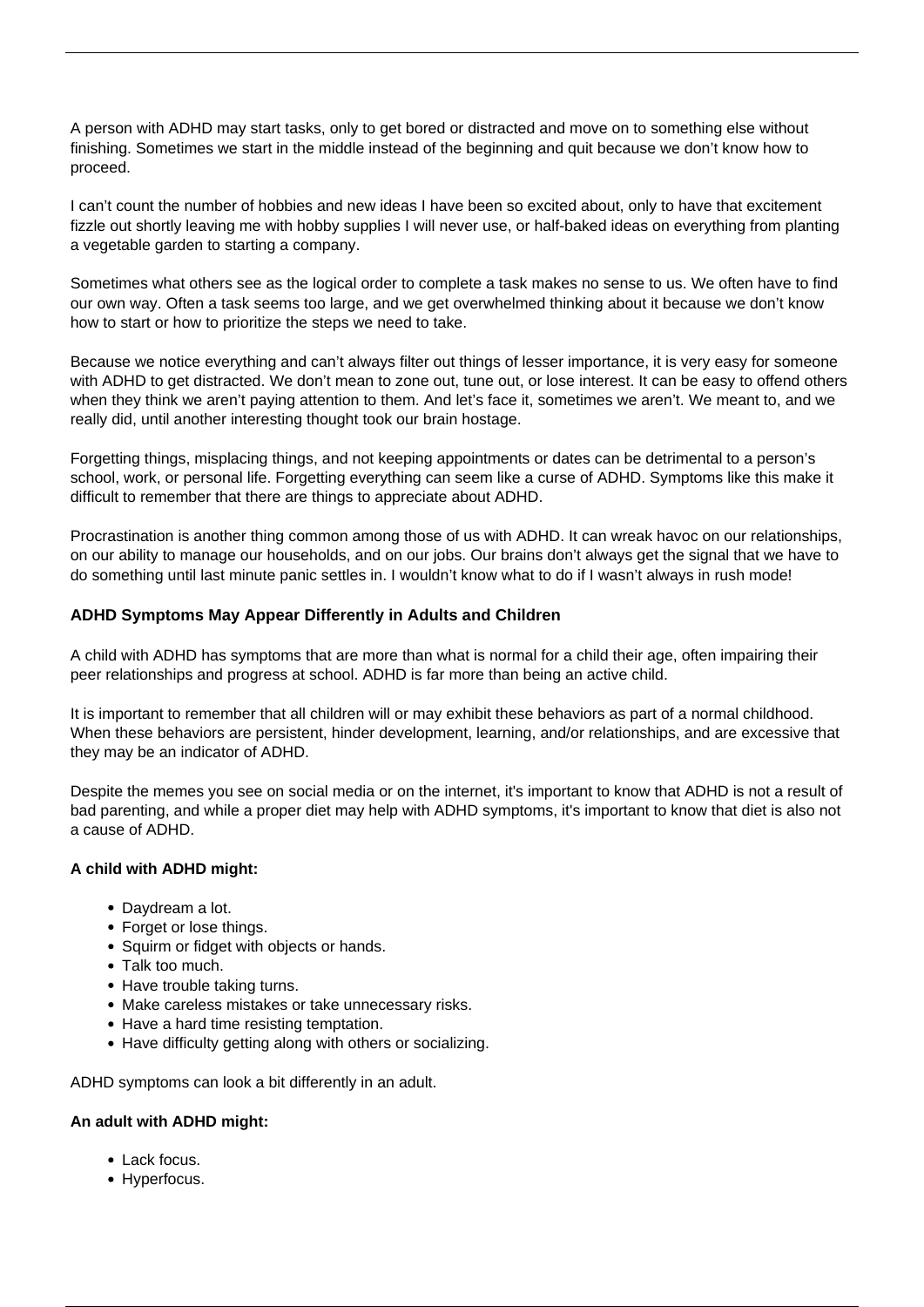- Be disorganized.
- Have problems with time management.
- Be forgetful.
- Be impulsive.
- Have or experience emotional problems.
- Have poor self-image and/or self-esteem about themselves.
- A lack motivation.
- Be restless and have anxiety or feelings of anxiousness.
- Experience fatique often.
- Have health problems. For example, mental health (i.e., depression).
- Abuse substances.
- Have relationship issues.
- A difficulty with communication. For example, expressing feelings.

Next page: What do ADHD symptoms look like in adults? And more.

## **What Do Adult ADHD Symptoms Look Like?**

Lack of focus is something many of us can relate to. We can have short-term lack of focus on our daily activities, or it can encompass something larger. As adults with ADHD, we may go from job to job or relationship to relationship, never really having a clear picture of the life we want. This is one of the areas that treatment can help.

On the other end of the spectrum is hyperfocus. When we love something, and it really stimulates us, we can focus on that alone to the point of not caring about anything else, including our relationships or personal hygiene. Being in hyperfocus mode can feel amazing, but coming out of it can leave us drained and exhausted. Balance is important.

While we can crave organization and routine, it is easy to become disorganized. Calendars, reminder apps, planners, and alarms can help us stay on top of things - if we can only remember where our things are.

Anyone else constantly loses track of time causing you to be consistently late? You aren't alone. Forgetting important events like birthdays, forgetting doctor's appointments, or forgetting what you went into a room to do, is common. My long-term memory is great, but sometimes I don't think I even have a short-term memory. I couldn't repeat a phone number back to someone if they threatened to set me on fire. This is why I write everything down, even if I don't think I will need to.

Impulsiveness is something else those of us with ADHD can struggle with. Impulsive spending is an all too common problem, but acting without thinking of the consequences can be a trouble spot for many.

Emotional problems can also be a symptom of ADHD. Anxiety and depression can go with ADHD, but we can also have problems resulting from a lifetime of feeling inferior. I think we can also experience difficulties from the pressure we put on ourselves to be more like everyone else.

For those of us diagnosed as an adult with ADHD, we spent our childhoods wondering what was wrong with us and building our walls, as well as our habits. To be honest, sometimes changing our mindset can be hard or a challenge.

A poor self-image (and self-esteem) can come from years of not feeling like we can measure up. Years of judging ourselves harshly for symptoms we didn't have the tools or know how to control takes time to undo. This can be especially true for those who grew up in households where they were punished for their ADHD behaviors.

Since I was [diagnosed with ADHD as an adult,](/diagnosed-with-adult-adhd/) it is easy for me to see that my poor self-image and even lack of motivation were due to a lifetime of feeling inadequate and feeling like I failed at everything I have ever tried. This